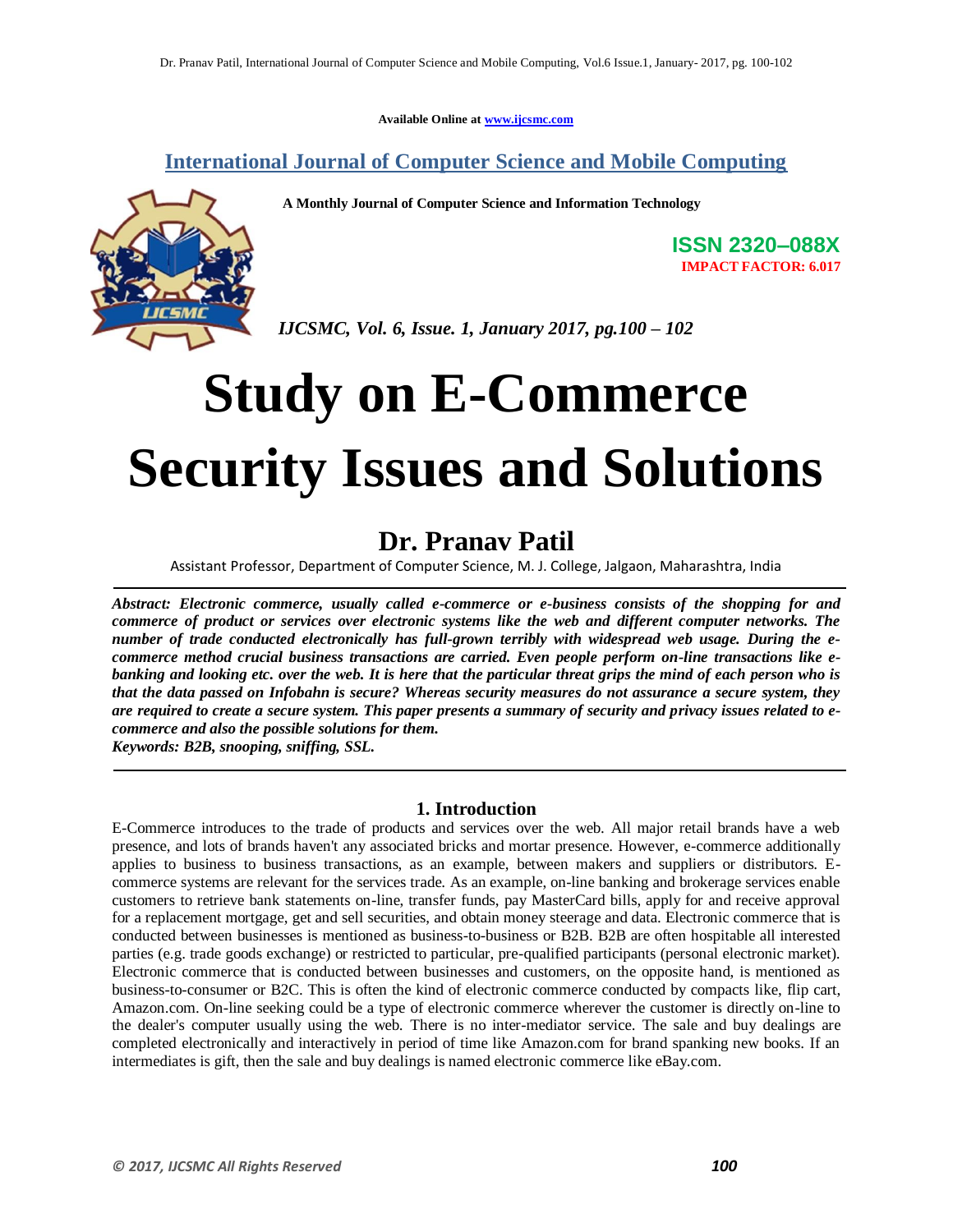#### **2. The Criminal Incentive**

Attacks against e-Commerce websites are therefore horrible; they follow right once violent crimes within the news. Much monthly, there is an announcement of an attack on a serious site wherever sensitive data is acquired. Why is e-commerce at risk? Is e-commerce software system additional insecure compared to different software system? Did the quantity of criminals within the world increase? The developers manufacturing e-commerce software system are force from identical pool of developers as those that work on different software. In fact, this comparatively new field is an attraction for prime talent. Therefore, the standard of software system being made is comparatively identical compared to different product. The criminal population did not bear a unexpected explosion, however the incentives of an e-commerce exploit are a discount compared to different prohibited opportunities.

#### **3. ATTACKS**

This part describes potential protection attack ways from an assaulter or hacker.

**3.1 Tricking the consumer:** Some of the simplest and most profitable attacks are supported tricking the consumer, additionally referred to as social engineering methods. These attacks grip surveillance of the shopper's behavior, gathering data to use against the consumer. As an example, a mother's last name may be a common challenge question utilized by varied sites. If one in every of these sites is tricked into giving freely a password once the challenge question is provided, then not only has this web site been give and take, however it is additionally probably that the consumer used identical logon ID and password on alternative sites.

**3.2 Inquiring the consumer's computer:** Lacks of computers are additional to the web monthly. Most users' data of security vulnerabilities of their systems is imprecise at the best. In addition, code and hardware vendors, in their quest to make sure that their merchandise are simple to put in, can ship merchandise with safety features disabled. In most cases, enabling safety features needs a non-technical user to scan manuals written for the engineer. The confused user doesn't plan to alter the safety options. This creates a treasure for attackers.

**3.3 Sniffing the network:** In this theme, the aggressor monitors the information between the shopper's computer and therefore the server. He collects information concerning the consumer or steals personal information, like master card numbers. There are points within the network wherever this attack is additional sensible than others.

**3.4 Guessing passwords:** General attack is to guess a user's secret word. This variety of attack is manual or automatic. Manual attacks are toilsome, and only self-made if the attacker is aware of one thing concerning the consumer. As an example, if the consumer uses their child's name because the password. Automatic attacks have a better probability of success, as a result of the likelihood of guess a user ID/password becomes a lot of vital because the range of tries will increase. Tools exist that use all the words within the lexicon to check user ID/password mixtures, or that attack widespread user ID/password mixtures. The attackers will automatism to travel against multiple sites at only once.

**3.5 Mistreatment denial of service attacks: The** denial of service attack is one among the simplest samples of impacting web site convenience. It involves achieving the server to perform an outsized variety of mundane tasks, prodigious the capability of the server to address the other task.

**3.6 Mistreatment server roots exploits:** Root exploits consult with techniques that gain super user access to the server. This can be the foremost desired kind of exploit as a result of the chances is limitless. Once you attack a consumer or his computer, you can only have an effect on one individual. With a root exploit, you gain management of the merchants and every one the shoppers' info on the location.

#### **4. Solutions**

**4.1 Education:** Your system is just as secure because the folks that use it. If a client chooses a weak password, or does not stay their password secret, then an attacker will create as that user. This can be important if the compromised password be in the right places to a supervisor of the system.